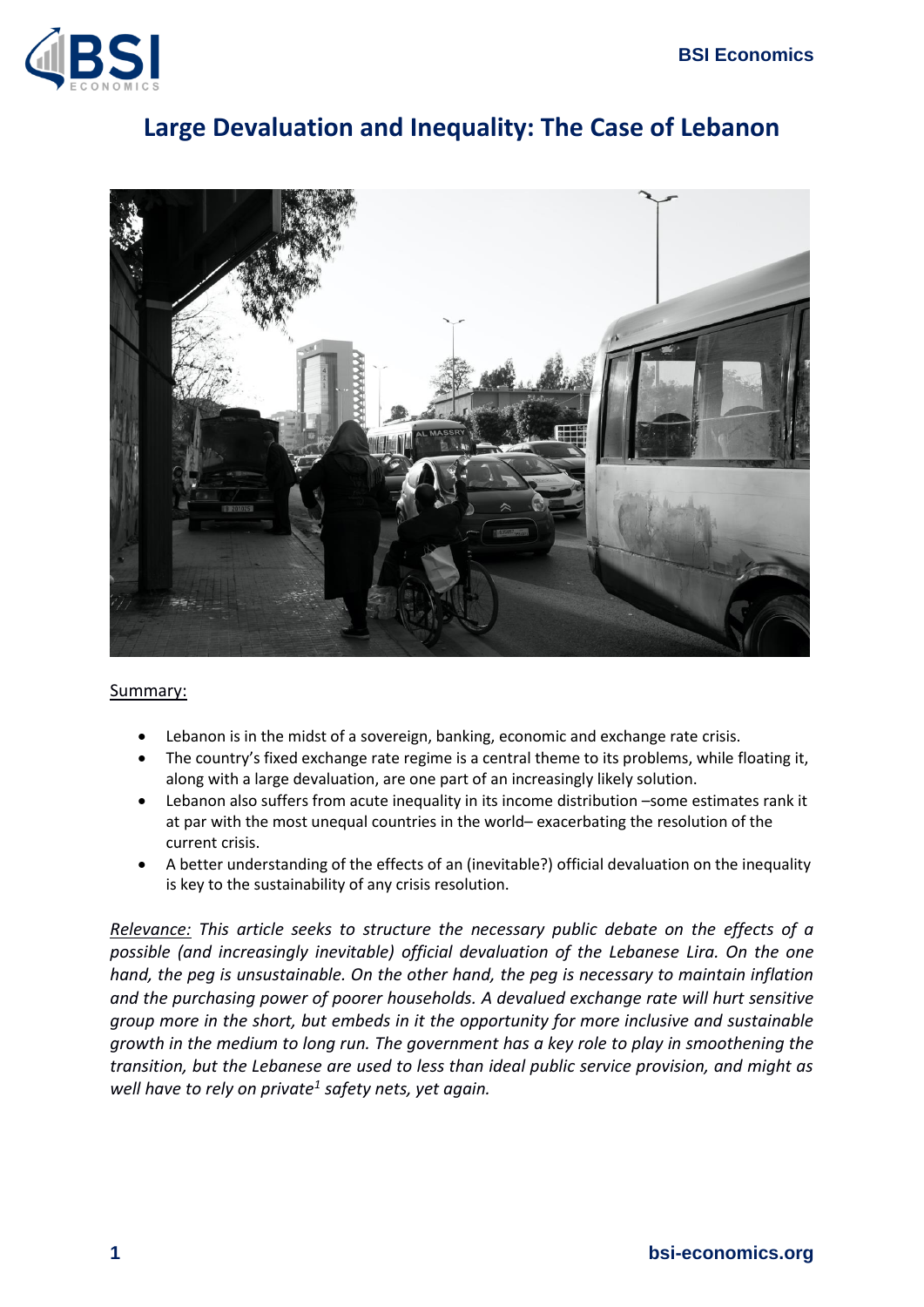

Lebanon is in the midst of multi-faceted crisis<sup>2</sup> that has been in the making for many years. Even before the corona crisis further aggravated it, Lebanon was in turmoil, as manifested by the eruption of social unrest on October 17, and recently culminated in the government's default, a first in its history. At the root of the problem, a Ponzi-like scheme<sup>3</sup> in which the government borrows from local banks at high interest rates, based on which they can attract fresh deposits at attractive rates, both from local savers and abroad. The rock on which all this scheme rests is a peg to the US dollar, that the central banks has defend since December 1997. This peg has been essential to give confidence in the Lebanese government, maintaining its borrowing costs at (high) but affordable rates, the Lira and the Lebanese economy.<sup>4</sup>

While government borrowing was absolutely necessary to rebuild the country's infrastructure after 15 years of civil war, it had the unintended consequences of exacerbating inequality and crowding out private investment in the local productive economy.<sup>5</sup> It is important to note that this has been going on in a context of rampant corruption that further complicates matters<sup>6</sup>.

The government is currently preparing its reform program to deal with debtors, the international community (International Finance Institutions and donor countries), and its own people. The reforms unsurprisingly include a planned devaluation of the Lebanese Lira, after the stabilization of the economic situation. Thus, it is urgent to have a transparent public debate about who will bear the costs of the default, of the restructuring of the government debt, and of the economic hardships that the crisis is going to result in.

In the absence of such debate, indirect redistribution of the economic costs will happen, through the devaluation and the implied inflation, in ways that might hurt unevenly the lower part of the distribution, and puts in serious question the sustainability and the viability of the economic recovery, on top of the instability from continuous social unrest<sup>7</sup>. Given the scale of Lebanon's inequality,<sup>8</sup> good public policy has never been more urgent.



Figure 1: Net obligations of Lebanese government, central bank, commercial banks and social security fund (as of September 2019 due to lack of some data as of December 2019).

Source: Bisat et al. (2019).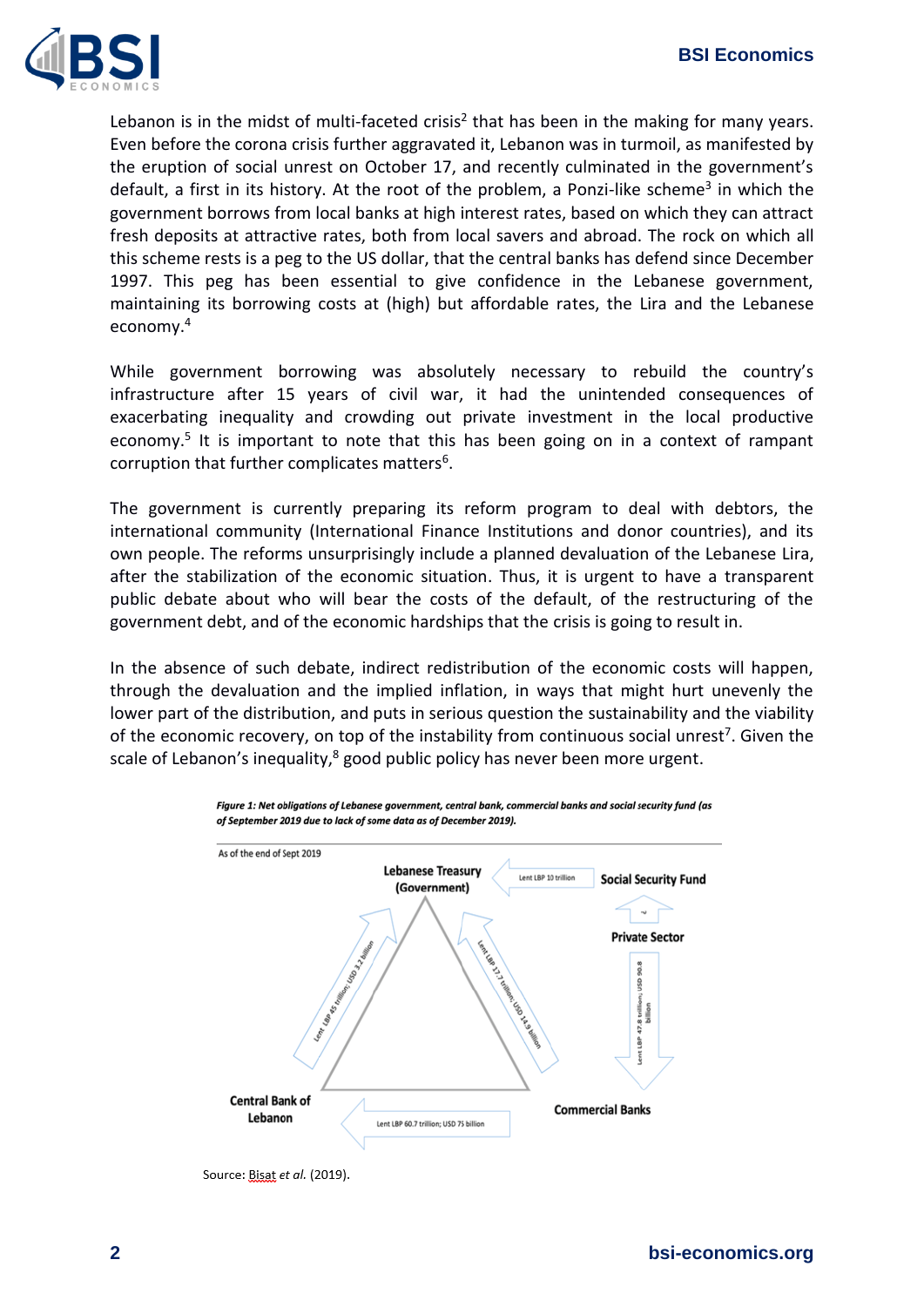

# **1. Direct Effect of Devaluation on Inequality**

The problematic of the devaluation lies in its intertemporal dimension. In order to assess its effects on inequality, and understand what is an equitable and thus a sustainable way forward, it helps to understand who benefited from the overvaluation, and who will lose most from the devaluation. As I will argue in the next section, the devil is in the detail.

#### 1.1 Who benefited from the overvaluation? Everyone

According to the Lebanese Authority's estimates, the official Lebanese Lira rate is overvalued by 33% in 2020.<sup>9,10</sup> These figures are optimistic, at best, with the IMF putting the overvaluation at 50 %. The reality of a future official devaluation hit with the secondary foreign exchange markets operating at an alarmingly decreasing rate, with the US dollar trading at 3950 LBP on April 25.<sup>11</sup> All this points to years of external imbalance in Lebanon that would have inevitably lead to devaluations, and was only postponed by (socially) costly interventions from the central bank (Banque du Liban, henceforth, BDL).



Sources: Lebanese Authorities, IMF World Economic Outlook (October 2019)

It is no doubt that the peg has been the root cause of stability in Lebanon. The benefits from this stability, however, have been highly asymmetric. On the one hand, the elites could afford ever more opulent lifestyles<sup>12</sup> due to the inflated purchasing power of the Lebanese, aggravating inequality. As The Economist puts it: "The glamorous Lebanon of tourism ads and diaspora fantasies was always a veneer. A clubgoer wearing designer labels tosses her Mercedes keys to a valet earning a few hundred dollars a month." (April  $11<sup>th</sup>$  2020 Edition) On the other hand, the peg has been essential to the economy. A telling example is the dependence of Lebanon on food imports: more specifically, striking examples of domestic consumption reliance on these imports are measured by ratios of imports to consumption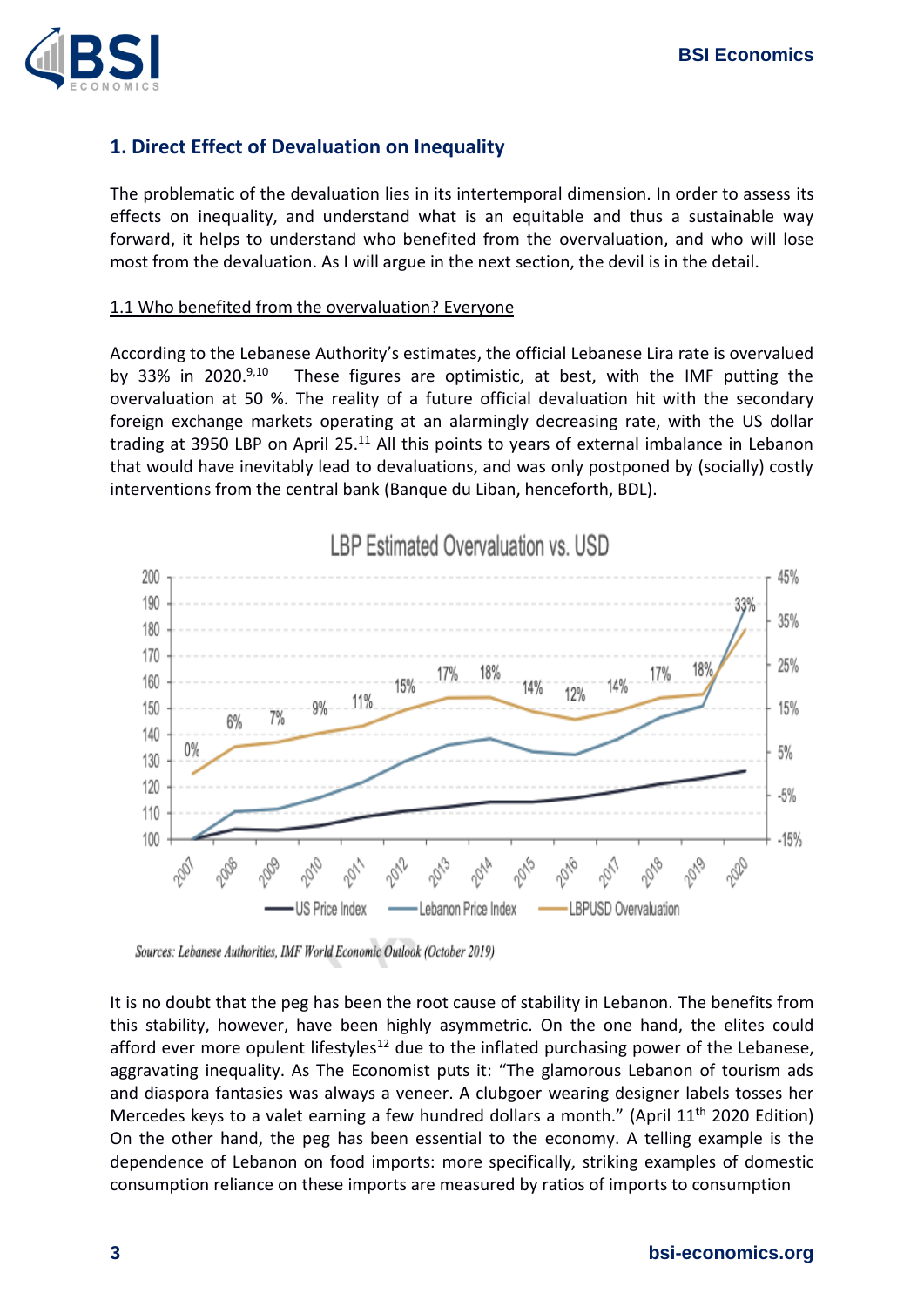

ratios of 80 % for major categories such as cereals (World Bank database, FAO statistics, Abou Zaki, 2020). This issue is further amplified by the fact that Lebanon is not thought by experts to be able to be auto-sufficient in food provision and that local agriculture producers rely heavily on government subsidies. This, among many other factors, have lead the World Bank (2019) to warn that poverty might hit 50% of the population.<sup>13</sup> Drawing a picture of how the asymmetric benefits of the peg varied across in the income distribution, helps us better understand the losers from the large *de facto* devaluation Lebanon is going through.

#### 1.2 Who will lose more from the devaluation?

What makes the topic of the devaluation such a thorny issue is the economic reality that while richer households had larger welfare gains from the overvalued exchange rate, poorer households will disproportionally hurt more from the devaluation. The international experience has shown that following large devaluations, the cost of living for the bottom income decile increases almost 1.5 times more than for the top income decile – based on the 1994 Mexican devaluation, two years post-devaluation (Cravino and Levchenko, 2017). The intuition behind this asymmetry is the fact that poorer households spend relatively more on tradeable goods in their consumption basket. Given that Lebanon's economy is structurally different than Mexico's, in that it has smaller industrial and agriculture sectors, this estimate is a conservative minimum.

A more recent and geographically closer example is that of Egypt: following its decision to float its currency, the Egyptian Pound lost half its value, inflation was soon running at 30%, hitting the buying power of companies and consumers alike.<sup>14</sup> While the floating of the Egyptian pound was orderly, mismanagement of the flotation will prove very costly for Lebanon, in terms of possibly more devaluation than warranted, accelerating inflation, and finally a deeper recession, due to the erosion of purchasing power crippling private consumption. It is important to note that Lebanon relies heavily on imports to produce, risking an inflationary spiral, via imported inflation, leading to higher deficits, more devaluation, and again.

Further complicating the matter, households and firms have borrowed in US dollar, and this mismatch will heavily burden their balance sheets. The Association of Banks in Lebanon estimates that the dollarization rate of loans of the banking sector to the private sector (retail, commercial and corporate loans) stands at 67% at the end of January 2020. This paints a gloomy picture: absence a restructuring of private debt, households and firms will have an increasingly difficult time paying their USD denominated debt, doubly hit by the devaluation and the recession. The direct implications on inequality are not clear cut: households not at the top of the income distribution could have taken loans in USD, backed up by USD deposits from remittances. The current context means a dry up of inflows (global crises, low oil prices affecting the Gulf, mistrust due to capital controls, and lack of confidence in the banking sector, insolvent from its exposure to government debt), who would have normally helped cushion the blow.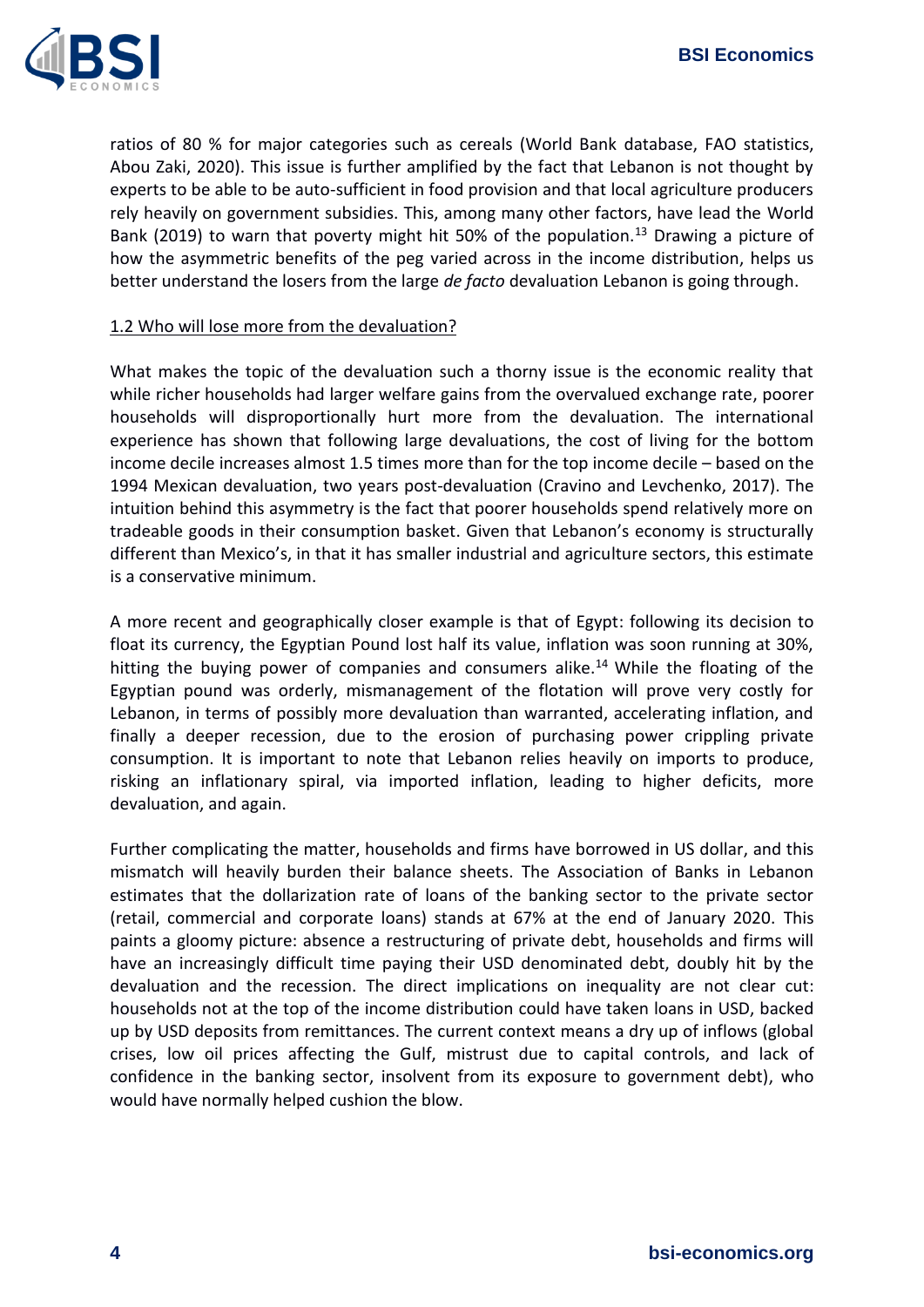



Sources: Bloomberg; Datastream from Refinitiv; Lirarate.com

The Economist

# **2. Indirect Effects of Devaluation on Inequality**

It is not entirely clear in the economic discipline what is the effect of the exchange rate regime on inequality (Berg and Kpodar, 2019). Having discussed the direct effects of the devaluation, I move now to a discussion of the mechanisms through which floating the exchange rate can affect inequality in the medium to long-run: those range from its effect on growth sustainability, volatility and inflation. For policy makers, it is important to remember that floating is an opportunity that comes with its own risks, and develop buffers in order to limit its distributional consequences.

### 2.1 Growth

The effects of a devaluation on growth is usually positive in the medium to long-run: devaluations adjust the price of exports with respect to the price of imports, making them more attractive to both local consumers as well as foreigners. Even though the devaluation will be accompanied by a deep recession (further aggravated by the corona pandemic), a devaluated exchange rate could help the economy bounce back, after productive capacities have been given enough time to adjust.

In the case of Lebanon, the devaluation would tackle the root of inequalities: crowding out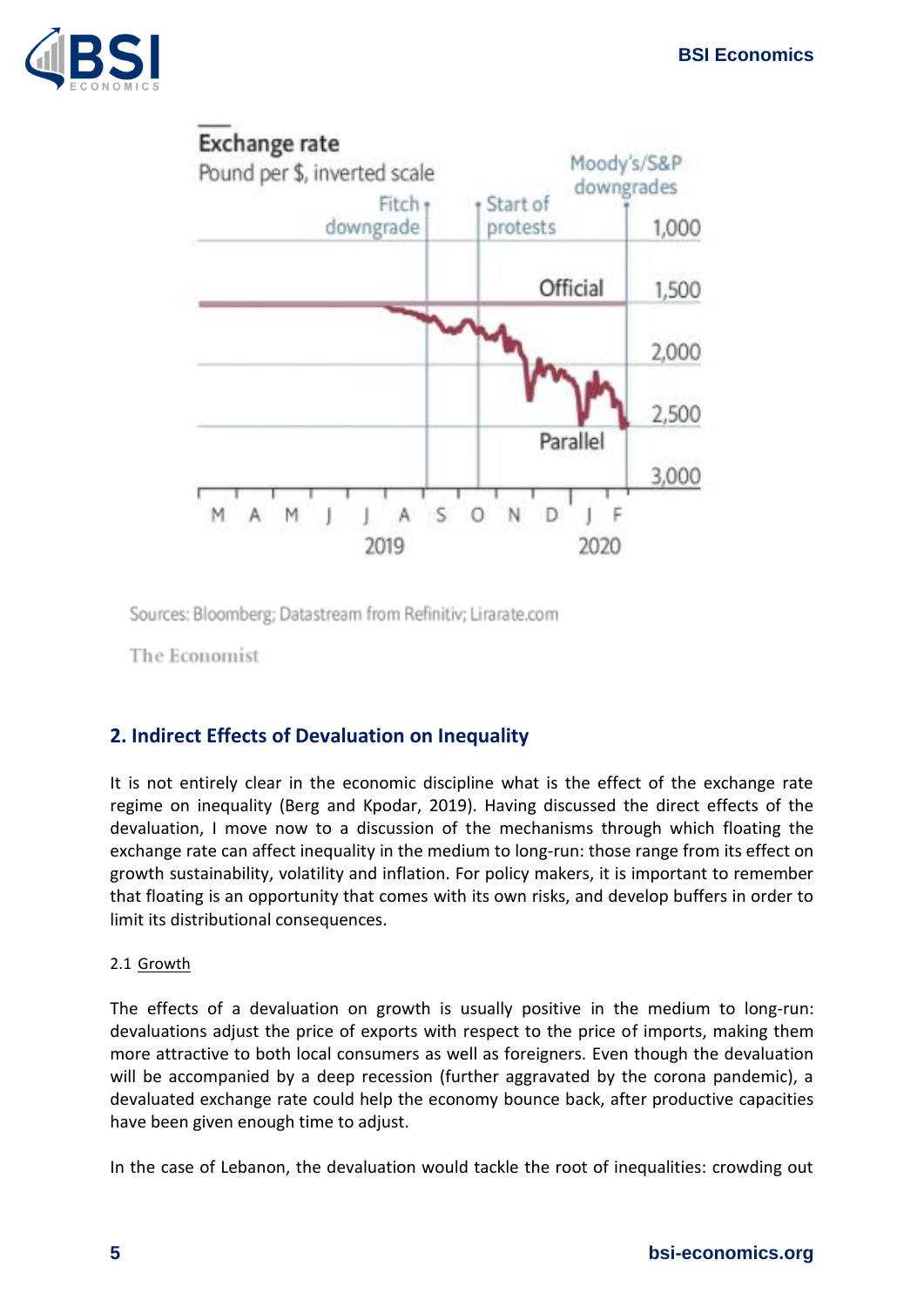

of private investment by government debt, and would correct the cumulative loss in price competiveness of local producers. Though no one expects Lebanon to become an industrial powerhouse, many among its educated multilingual workforce could benefit from growth opportunities in the tech sector or high-end manufacturing, as well as in agriculture and tourism (The Economist, 2020). The bottom line is moving from a rentier state dependent on inflows as an economic model to a productive economy will be key to address inequalities.

#### 2.2 Inflation

As mentioned before, the burden of the devaluation will fall more heavily on the poorer households, as their living costs increase more than better-off households. In a sense, the peg in countries like Lebanon with weak institutions, helps control inflation. Once a floating regime is adopted, fluctuations in the exchange rates will pass-through to inflation: this will have distributional effects, given that poorer households have less access to sophisticated financial instruments to hedge currency and inflation risks, and less savings to fall on to smooth their consumption. The distributional concern should be of first order to the government in its reform agenda, and a less costly policy than the peg should be put in place to protect the purchasing power of the poorest.

## **3. Total effects on inequality: short-run vs long-run**

Thus, the effects of the devaluation have an important time dimension: in the short-run, and before the economy can adjust, the burden of the devaluation will mostly fall on the lower end of the income and wealth distribution. The interaction between the peg and the Ponzilike scheme between local banks and the government –enabled by the peg– have resulted in dramatic levels of inequality. In the medium to longer run, floating the exchange rate is a key ingredient to the return to a sustainable and equitable growth path. This is what economic theory predicts, however the reality will depend crucially on the ability of the central bank to maintain inflation at reasonable rates (using the interest rate channel), while limiting the devaluation of the domestic currency – in the short run and on temporary basis, this could be achieved via legal capital controls, but in the medium run, by rebuilding its reserves. Given the current context of financial markets, the central bank has several options for the transition into a fully flexible exchange rate regime (a managed float or a peg with bands) or just peg at a devalued rate. The central bank should consider the liquidity and sophistication of financial markets – offering hedging instruments – in this decision, and aim at deepening Forex market, not least via proper regulation and oversight.

### **Conclusion**

An official devaluation is inevitable, and part of the leaked draft of the government reforms. It will definitely hurt poorer households most, in a time where the crisis is expected to dramatically increase poverty rates. The government<sup>15</sup> should not postpone any plan to float the exchange rate and use the limited central bank reserves to smooth out the transition. Floating the exchange rate will be a key ingredient in the recovery and an important factor in leading the economy to a path of sustainable and equitable growth. This, however, will come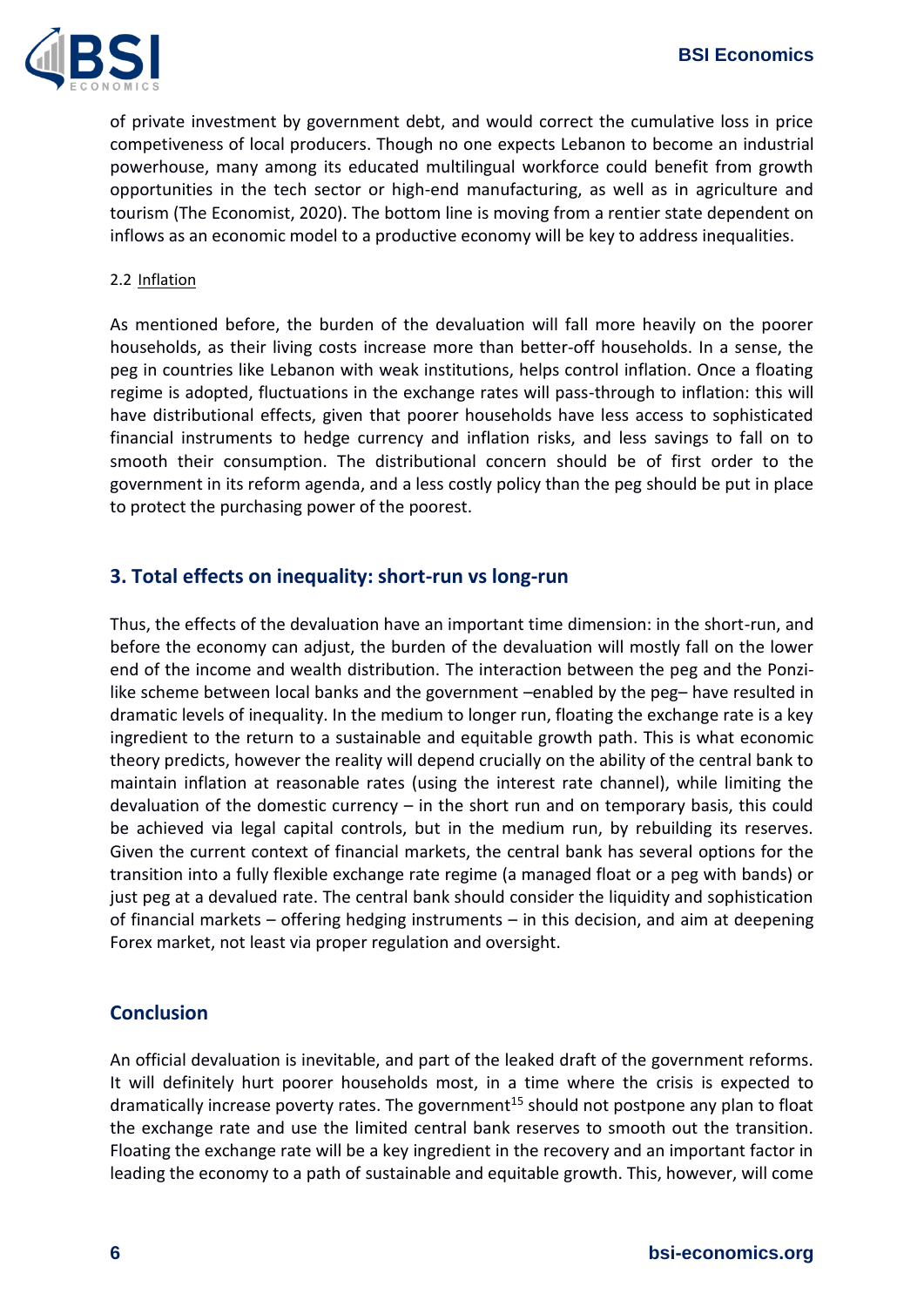

at high distributional costs, and its own set of risks, from the volatility of exchange rate and its consequences on inflation: redistributive policies should be prioritized in the reform agenda, and the capacity to withstand future shocks rebuilt.

A transparent public debate would help make the tough economic choices more accepted, and ease social pressures that would threaten the recovery.

# **Hussein BIDAWI**

#### **References**

Abou Zaki, S. (2020). "Lebanon needs to lower its import dependency." Retrieved April 13, 2020, from [https://www.executive-magazine.com/agriculture/lebanon-needs-to-lower-its](https://www.executive-magazine.com/agriculture/lebanon-needs-to-lower-its-import-dependency?fbclid=IwAR0cXtgr4AcKKym0wV5n3PZvKc4xJDHj7rBHfQNQYdeCqhtgyIElwQJ0_Vc)[import-](https://www.executive-magazine.com/agriculture/lebanon-needs-to-lower-its-import-dependency?fbclid=IwAR0cXtgr4AcKKym0wV5n3PZvKc4xJDHj7rBHfQNQYdeCqhtgyIElwQJ0_Vc)

[dependency?fbclid=IwAR0cXtgr4AcKKym0wV5n3PZvKc4xJDHj7rBHfQNQYdeCqhtgyIElwQJ0\\_](https://www.executive-magazine.com/agriculture/lebanon-needs-to-lower-its-import-dependency?fbclid=IwAR0cXtgr4AcKKym0wV5n3PZvKc4xJDHj7rBHfQNQYdeCqhtgyIElwQJ0_Vc) [Vc](https://www.executive-magazine.com/agriculture/lebanon-needs-to-lower-its-import-dependency?fbclid=IwAR0cXtgr4AcKKym0wV5n3PZvKc4xJDHj7rBHfQNQYdeCqhtgyIElwQJ0_Vc)

Abed , G. (2016, November 18). "Egypt and the IMF: a good start, but only a start." *Financial Times*. Retrieved April 27, 2020, from https://www.ft.com/content/9241b005-191c-33cb-8a73-a5ce6942d2e4

Aridi, S. (2018, February 26). "A Glimpse Into the World of Lebanon's 1 Percent." Retrieved April 26, 2020, from https://www.nytimes.com/2018/02/26/lens/a-glimpse-into-the-worldof-lebanons-1-percent.html

Association of Banks in Lebanon. Research & Statistics Department. The Economic Letter. January 2020. Retrieved April 26, 2020 from

https://www.abl.org.lb/Library/Assets/Gallery/Documents/Economic%20Letter%20January %202020%20new.pdf

Berg, A., and Kpodar, R. (2019). "Exchange Rate Policy and Inequality". Banque de France Seminar presentation.

Berthier, R. (2020, April 14). "Grand Theft Lebanon". Retrieved April 26, 2020, from <https://synaps.network/post/lebanon-finance-economy-ponzi-bankrupt>

Bisat, A., Chaoul, H., Diwan, I., El Zein, S., Nader, S., Riachi, J., Saidi, N., Salti, N., Shehadi, K., Yahya, M., Zouein, G. (2019). "Saving the Lebanese Financial Sector: Issues and Recommendations". Working Paper.

Burstein, A., and Gopinath, G. (2014). "International Prices and Exchange Rates." *Handbook of International Economics*, 4th ed., 4: 391-451. Elsevier.

Chaaban, J., (2016). "I've Got the Power: Mapping Connections Between Lebanon's Banking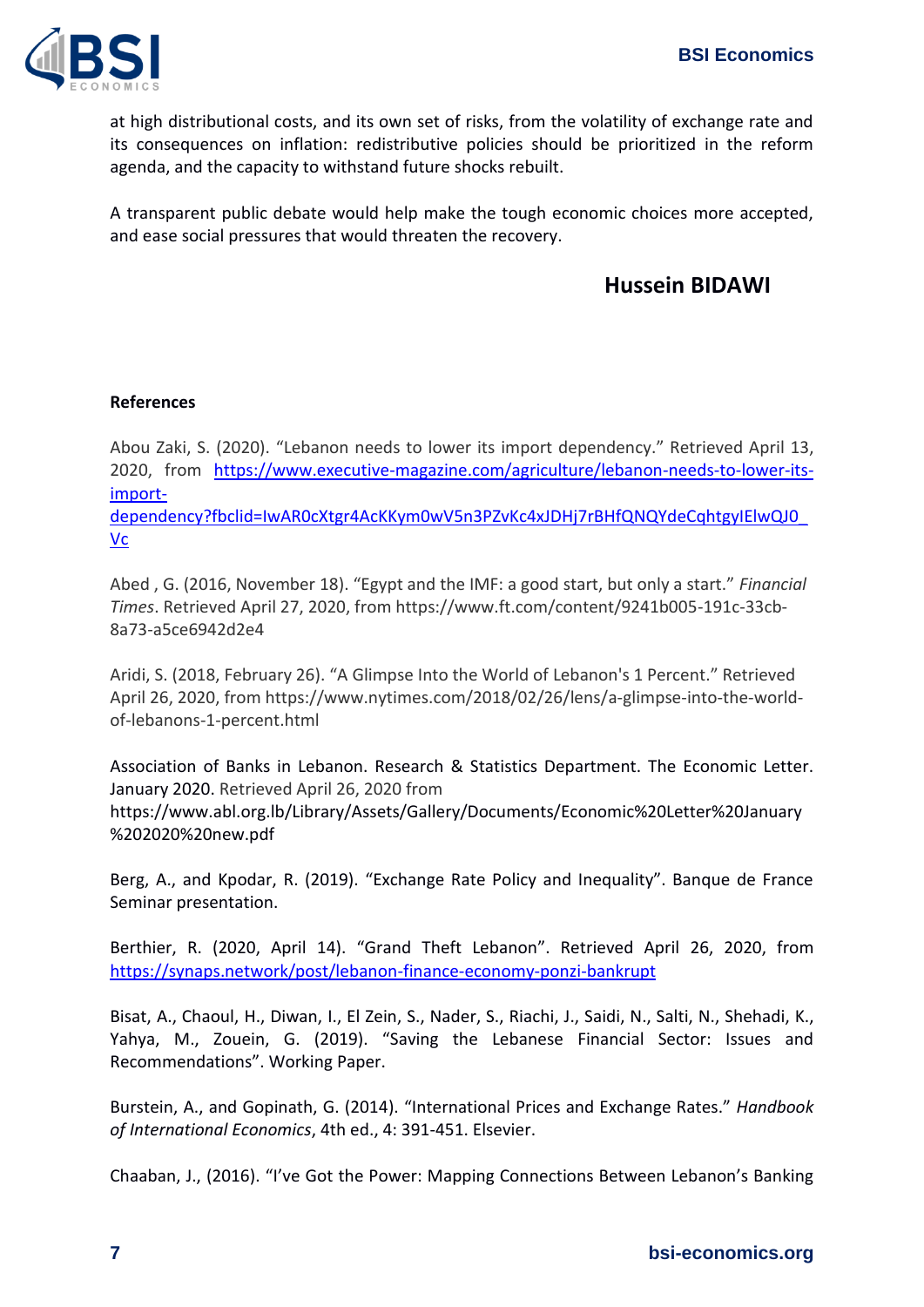

Sector and the Ruling Class". *Economic Research Forum. Working Paper Series No. 1059.*

Cravino, J., and Levchenko, A. A. (2017). "The Distributional Consequences of Large Devaluations." *American Economic Review*, 107 (11): 3477-3509.

Dacrema, E. (2020). "Lebanon: The Long Path to Default". *Italian Institute for International Political Studies*. Retrieved from https://www.ispionline.it/it/pubblicazione/lebanon-longpath-default-25363

El-Halabi, B. (2020). "Between Famine and a Pandemic: Lebanon Is a Ticking Time Bomb." *Italian Institute for International Political Studies*. Retrieved April 13, 2020, from https://www.ispionline.it/en/pubblicazione/between-famine-and-pandemic-lebanonticking-time-bomb-25689

Nabha, M. (2020). "Le Liban en pleine crise." *BSI Economics*. Retrieved April 13, 2020, from http://www.bsi-economics.org/1115-la-liban-pleine-crise-mn

Saleh, H. (2017, December 12). "Egypt fights inflation after its currency devaluation". *Financial Times.* Retrieved April 27, 2020, from https://www.ft.com/content/dc2871fe-d4f9- 11e7-8c9a-d9c0a5c8d5c9

Saliba, E., Sayegh, W., & Salman, T. F. (2017). "Assessing Labor Income Inequality in Lebanon. Findings, Comparative Analysis of Determinants, and Recommendations." *United Nations Development Program and Republic of Lebanon Ministry of Finance.*

The Economist. (2020). "Lebanon embraces sweatpants during the outbreak." Retrieved from https://www.economist.com/middle-east-and-africa/2020/04/11/lebanon-embracessweatpants-during-the-outbreak

The Economist. (2020). "For the first time, Lebanon defaults on its debts." Retrieved from https://www.economist.com/middle-east-and-africa/2020/03/12/for-the-first-timelebanon-defaults-on-its-debts

World Bank. (2019). "Lebanon is in the Midst of Economic, Financial and Social Hardship, Situation Could Get worse." Retrieved April 13, 2020, from https://www.worldbank.org/en/news/press-release/2019/11/06/world-bank-lebanon-is-inthe-midst-of-economic-financial-and-social-hardship-situation-could-get-worse